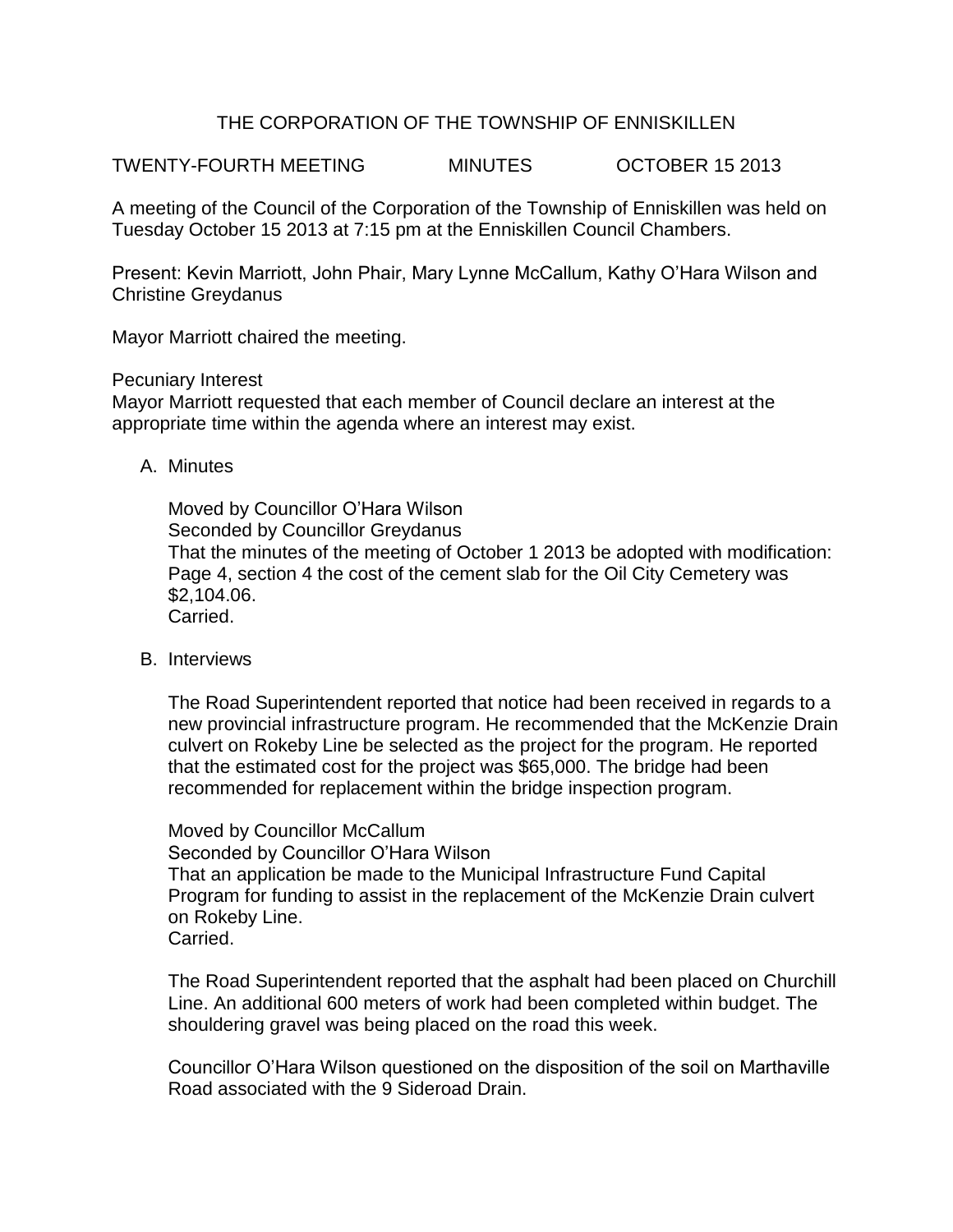The Road Superintendent noted that D Mills had been contacted to level the soil.

Moved by Councillor Greydanus Seconded by Councillor Phair That the Council move into a meeting of the Committee of Adjustment. Carried.

Moved by Councillor Greydanus Seconded by Councillor Phair That the meeting of the Committee of Adjustment be adjourned and the meeting of Council be reopened. Carried.

Petrolia Council- Water Presentation- 8pm Present: John McCharles and Manny Barron

John McCharles reported that the Petrolia water system was in excellent condition. He reported on the upgrade to the water treatment plant which incorporated membrane technology as well as the replacement of the waterline between the plant and the Town of Petrolia. He reported that the water tower had been refurbished in 2012.

He noted that in reviewing future capital projects the Town had decided that no additional work was required for another 5-10 years. Included in the capital projects were changes to the intake at the water treatment plant and changes to the substation at Mandaumin.

He noted that alternative and less expensive proposals have been put forward for the substation reducing its anticipated capital costs.

Mr. McCharles invited the Township of Enniskillen to enter into a partnership in the operation of the water system. He noted that a rate study would be commissioned that would identify the cost of producing the water and getting it to the Petrolia and Enniskillen distribution systems. Each municipal distribution system would be responsible for a per centage share of the cost of producing the water and getting it to the distribution system. Mr. McCharles recommended a 60-40% split in the costs to produce the water. Each municipality would then be in a position to operate their own distribution systems. Each system would then be required to generate through rates the funds to operate their distribution system and pay their share for producing water.

Mr. McCharles reported that a rate study would need to be commissioned that would establish the costs to produce the water.

Councillor McCallum questioned the length in time to complete such a study. He responded that the work could be completed by January 1 2014.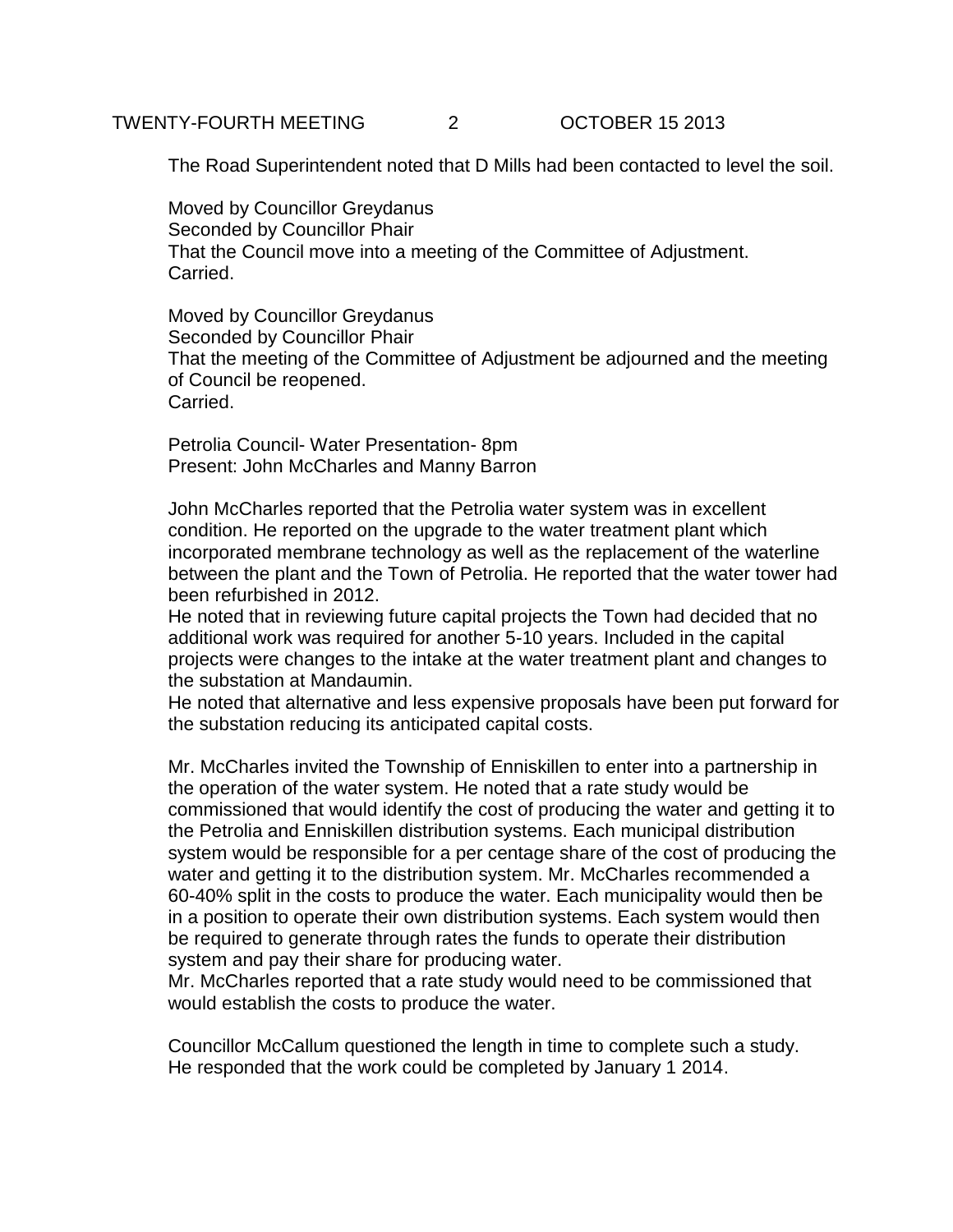## TWENTY-FOURTH MEETING 3 OCTOBER 15 2013

John McCharles reported that a joint board would need to be appointed by each municipality to operate the water system. This board would make decisions on capital items which would have an impact on the costs of water.

Councillor O'Hara Wilson asked questions concerning the consulting firm Watson Associates who were used by the Town to prepare their rate study.

Mr. McCharles requested that the Enniskillen Council consider the proposal and prepare questions for further discussion.

He reported that the Town may have to purchase water from LLAWS if the Township was to withdraw from the Petrolia water system.

Mayor Marriott noted that the decision making rules for a future water committee would need to be carefully reviewed.

Councillor Phair questioned the growth potential of the water system.

Manny Barron reported that the water taking permit from Lake Huron permitted up to 15,000 cubic meters per day.

Mayor Marriott thanked the Town of Petrolia representatives for clarifying their proposal to Council.

A discussion took place concerning the proposal made by the Town of Petrolia. The Clerk and Ray Dobbin were requested to prepare questions to be posed to the Town of Petrolia in regards to the proposal.

They were requested to report to Council at the next regular meeting.

Drainage: Keith Woods request for clean out of the Stewart Drain west of Tile Yard Road.

Ray Dobbin was requested to contact Mr. Woods in light of the work undertaken recently on the drain.

A request for drain maintenance was received from Wayne Anderson for his access bridge on the Fox Creek at the E ½ Lot 19 Concession 7.

Mr. Anderson requested that the bridge be widened and or replaced.

- C. Correspondence for information
	- 1. Federation of Canadian Municipalities communique Sept 23, 24, 27, 30, Oct 4, 7 2013
	- 2. Edith Wilmot-Quigg update on Lambton County's Community Branding project
	- 3. AMO-
		- 1. review of Development Charges Act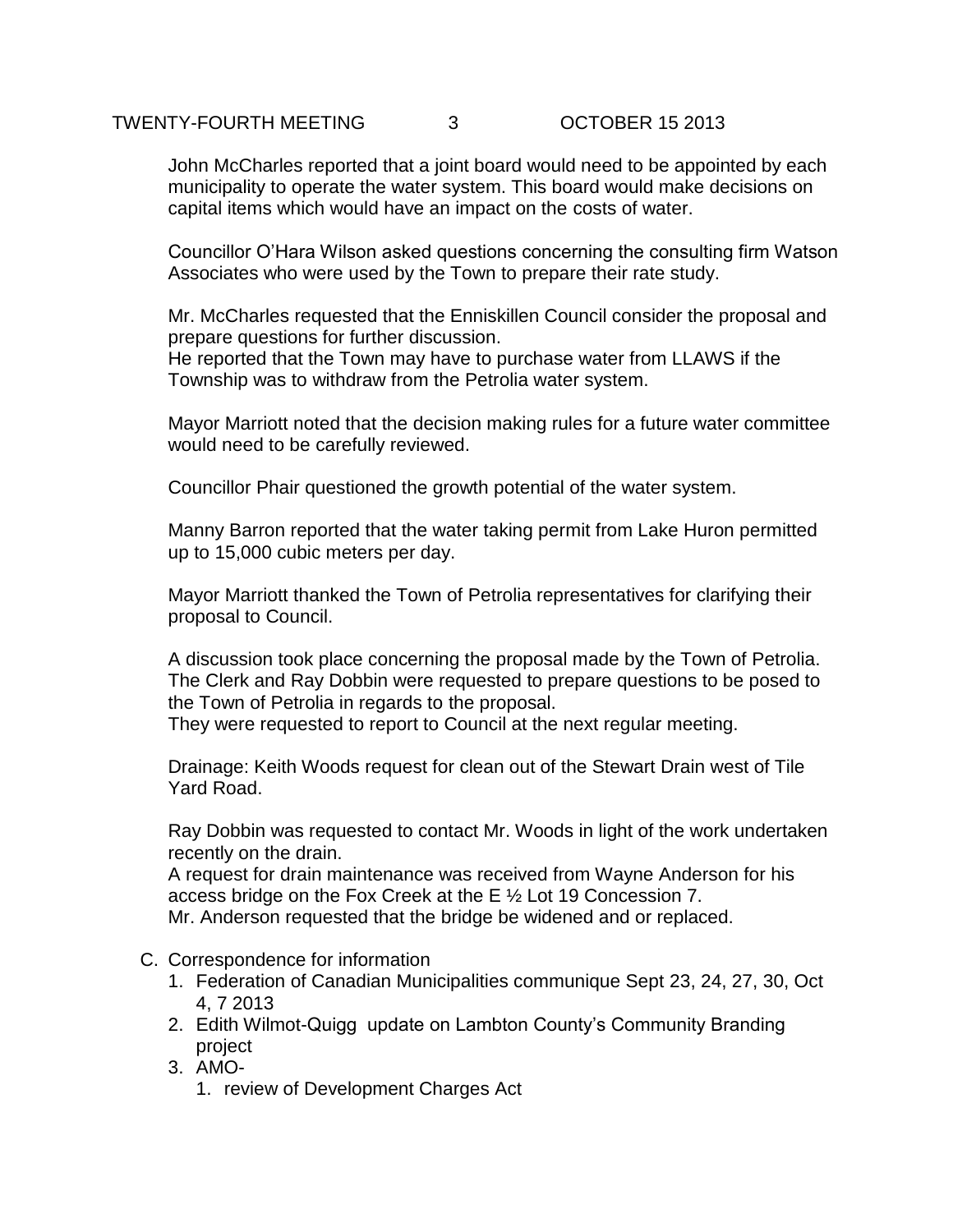- 2. September Board Highlights
- 3. 2013 Ontario West Municipal Conference November 15 2013
- 4. Municipal Infrastructure Funding
- 5. Waste Reduction Act
- 6. Fair and Open Tendering Act
- 4. St Clair Conservation meeting highlights Sept 19 2013
- 5. Council for Clean and Reliable Electricity September 2013
- 6. The Work Place Group closure of Petrolia and Forest offices
- 7. County of Lambton
	- 1. Lake Water Level forum
	- 2. Council Highlights Oct 2-13
- 8. Stewardship Ontario Recycling Grant
- 9. Ontario Aggregate Resources 2012 Annual Report
- 10. Pat Davidson Agricultural Update Fall 2013

11. Ministry of Tourism Culture and Sport Tourist Oriented Directional Signing program review

- 12. Ministry of Agriculture and Food Municipal Infrastructure Fund
- 13. Cultural Heritage Conservation Workshop- Nov 21-13
- 14. Recycling Council of Ontario
- 15. Coalition of Unwilling Host Municipalities

Moved by Councillor O'Hara Wilson Seconded by Councillor Phair That correspondence items 1-15 be received and filed. Carried.

- D. Correspondence requiring motions
	- 1. Resolution East Ferris Ontario rescind the policy to reduce funding for blood glucose test strips.

Moved by Councillor O'Hara Wilson Seconded by Councillor Phair That the resolution of East Ferris concerning the funding of blood glucose test strips be supported. Carried.

2. Sarnia Lambton Kidney Foundation request for donation

Moved by Councillor Phair Seconded by Councillor Greydanus That a donation of \$60 be made to the Sarnia Lambton Kidney Foundation. Carried.

3. Christmas For Everyone donation request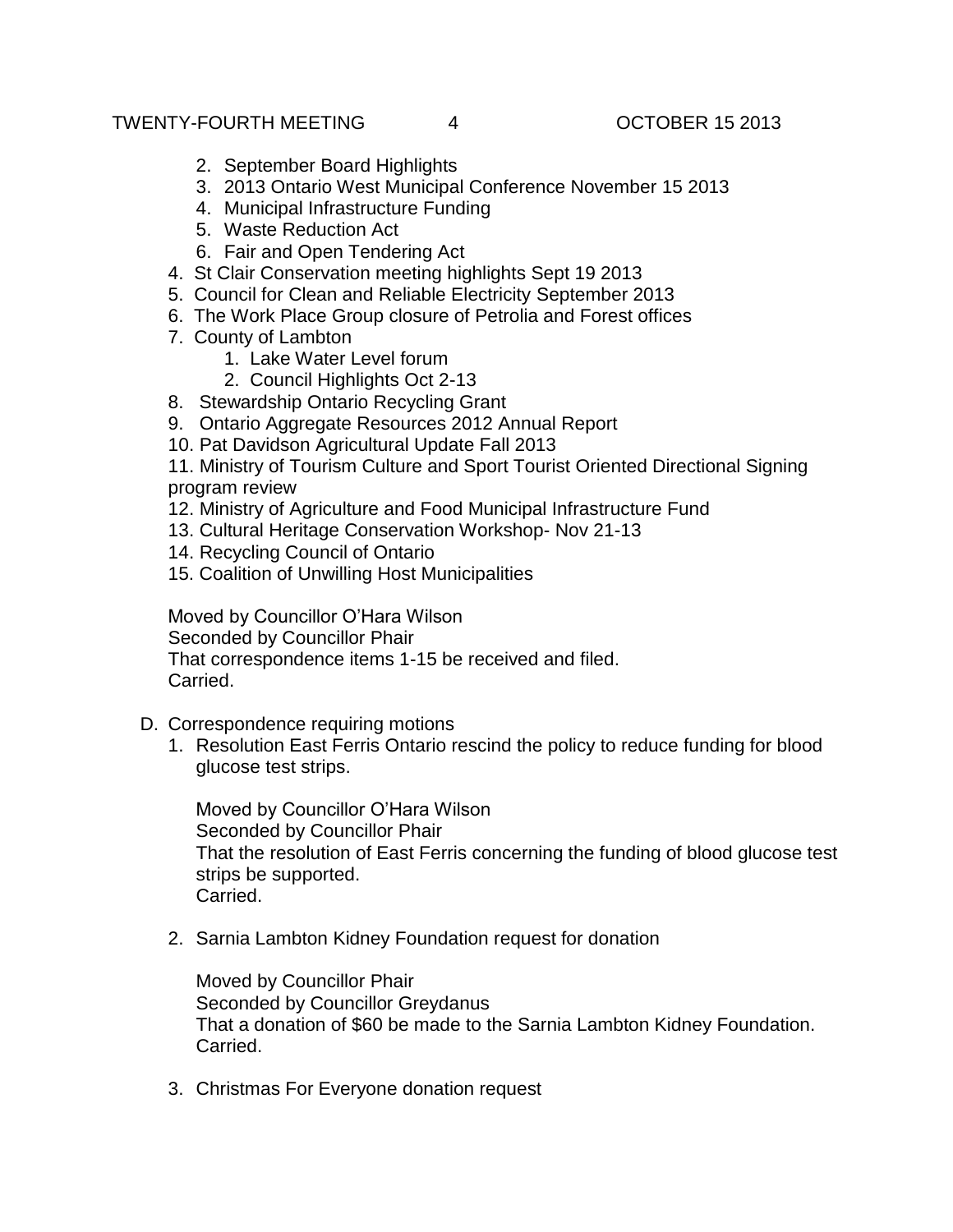The Clerk reported that a donation had be authorized in the 2013 budget.

- 4. Applications for Adjustment of Assessments:
	- 1- 5793 La Salle Line, house removed- RT changed to \$95,578 June 24-Dec 31-13
	- 2- 3288 Courtright Line, barns removed- FT changed to \$ 377,300 all 2013
	- 3- 2300 Marthaville Road, house removed- RT changed to \$4,274 June 28- Dec 31-13
	- 4- 3773 Rokeby Line, house removed- RT changed to \$4,400 And FT changed to 272,745 Aug 8-Dec 31-13

The Clerk reported that an amended report would be received for property located at 5793 LaSalle Line.

Moved by Councillor O'Hara Wilson Seconded by Councillor McCallum That the assessors' reports for 3288 Courtright Line, 2300 Marthaville Road and 3773 Rokeby Line be approved. Carried.

E. Accounts

Moved by Councillor Phair Seconded by Councillor Greydanus That the accounts be paid as circulated: Cheque: 6369-6396: \$92,914.68 Cheque: 6397-6408: \$8,046.34

- F. Bylaws
	- 1. Bylaw 78 of 2013 McNabb Drain Rating Bylaw
	- 2. Bylaw 79 of 2013- Drain Maintenance Rating Bylaw
	- 3. Bylaw 80 of 2013 Confirmation Bylaw

Moved by Councillor Greydanus Seconded by Councillor O'Hara Wilson That first and second reading be given to Bylaws 78, 79 and 80 of 2013. Carried.

Moved by Councillor McCallum Seconded by Councillor Phair That third and final reading be given to Bylaws 78, 79 and 80 of 2013. Carried.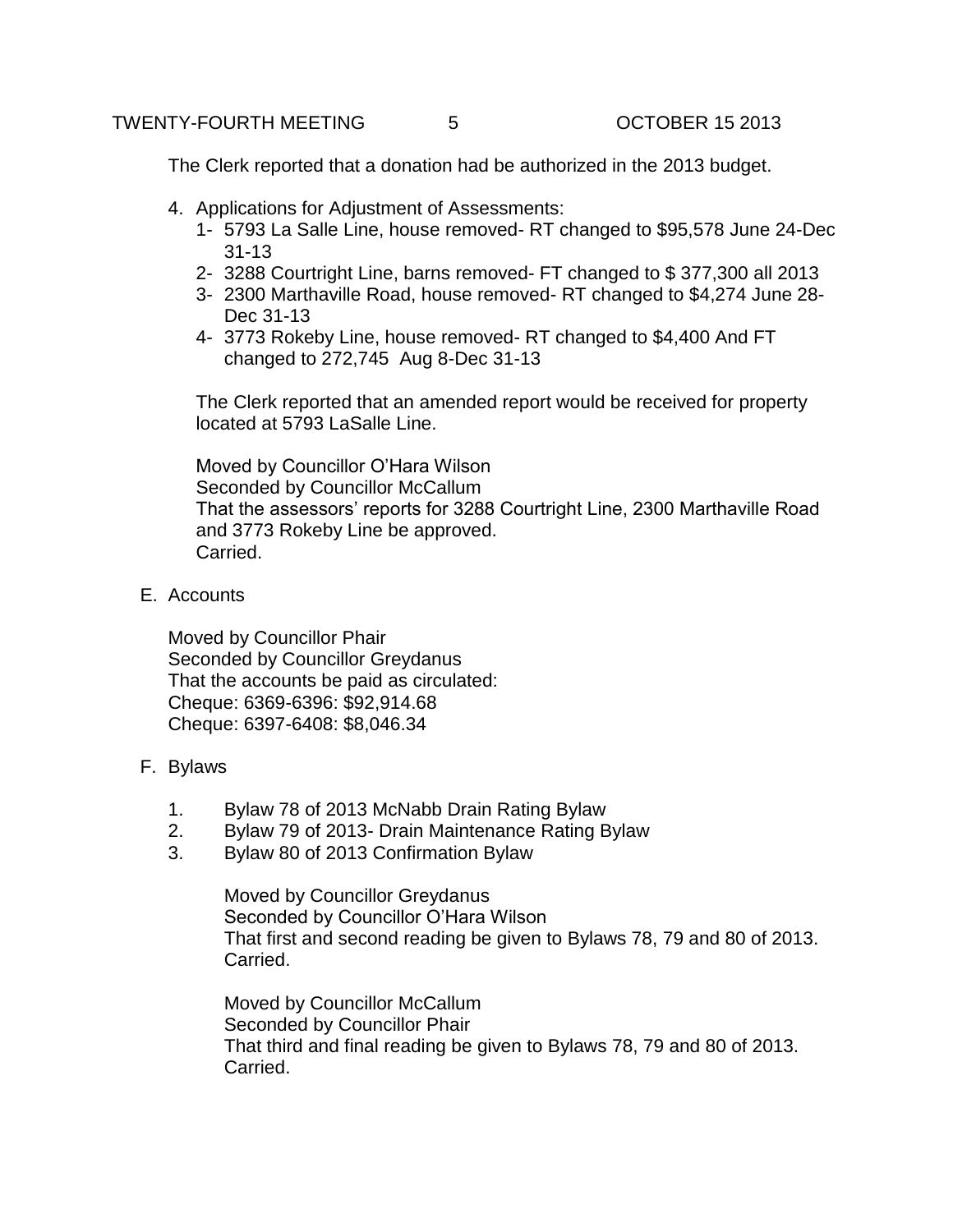- G. Other Business
	- 1. Discussion of the Shiloh Centre Auction- conditions of sale

Mayor Marriott declared an interest in the discussion as he had expressed an interest in purchasing the property.

Councillor Phair assumed the chair during the discussion.

A discussion took place in regards to the conditions of sale of the Shiloh Centre.

Moved by Councillor O'Hara Wilson Seconded by Councillor Greydanus That the following conditions be included within the agreement of sale

- 1. That the building be removed from the site within one year of the sale of the property,
- 2. That a refundable deposit of \$7,500 be provided as a surety to remove the building,
- 3. That a deposit of \$2,000 be provided the day of the sale to purchase the property. Carried.
- H. In camera meeting held under Section 239 © of the Municipal Act to discuss the potential sale of an unopened road allowance.

Moved by Councillor O'Hara Wilson Seconded by Councillor Greydanus That the Council move in camera as provided by Section 239 © to discuss the potential sale of an unopened road allowance. Carried.

Moved by Councillor Greydanus Seconded by Councillor Phair That the Council move into an open session. Carried.

No decisions concerning the disposition of the unopened road allowance were made.

I. Adjournment